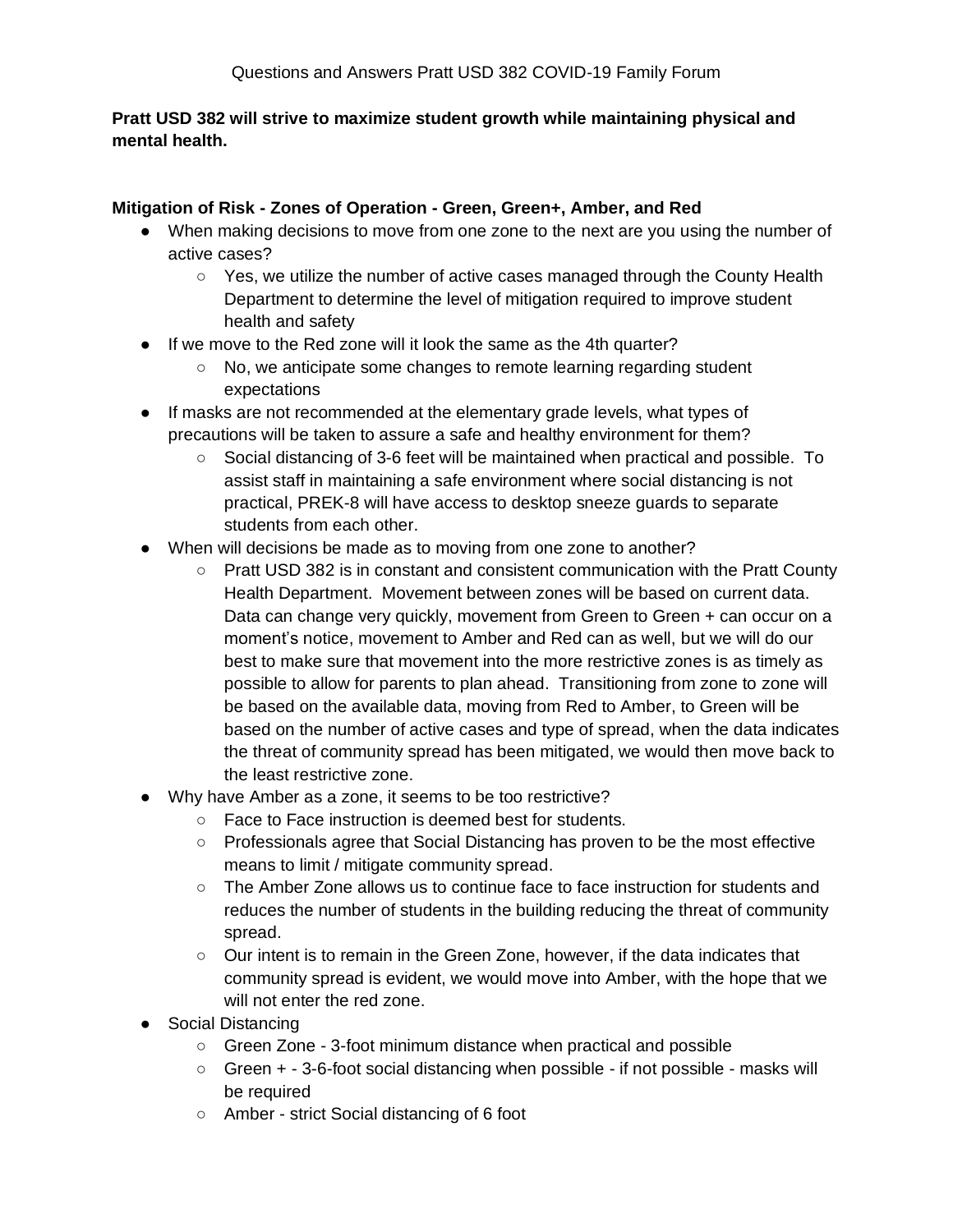# **Health / Testing / Isolation / Attendance**

- Returning to school after testing positive for Covid-19 How long would a student or teacher be in quarantine if they test Covid-19 positive?
	- Current guidance recommends that active cases "be isolated for a minimum of 10 days after onset and can be released after fever subsides and the individual is feeling well for at least 72 hours, whichever is longer"
		- Example an individual is well on day 2 and no fever for 72 hours will be released from isolation on day 10
		- Household Contacts anyone that is living with an individual that is a confirmed positive case (1st Degree Contact as defined by the Health Department) must be quarantined for 14 days - this could be extended based on onset and end of symptoms for the exposed persons
- Contact and exposure with a COVID-19+ person protocols are based on degree of exposure as outlined below:
	- First Degree Contact of a Known Exposure: First degree contact is most likely the cause for community outbreaks. If you have been informed that you have been in direct or close contact with a COVID-19 confirmed positive (typically in this situation you know the individual personally and have been contacted by the health department as a potentially exposed individual) or you have visited a location considered by the state of Kansas as a "hotspot" travel location, you will be required to self-isolate for 14 days and monitor for symptoms.
	- Second Degree Contact of a Known Exposure: Second degree contact is deemed to be less likely to be the source of an outbreak- If you have been in contact with someone that was in direct contact (first degree) with a confirmed COVID-19 patient you should "self-monitor" for 14 days by taking your temperature and monitoring for other symptoms of COVID-19 infection. In this case you would not be isolated or quarantined.
- Student attendance
	- We anticipate a larger number of absences this next school year, as a District we value student attendance but also understand that absences might increase throughout the 2020-2021 school year and it's our intent to utilize technology and remote learning opportunities to continue to allow students to learn from home when they are unable to attend face to face classes.
- When is a Covid-19 case no longer considered an active case?
	- An active case is considered no longer active 10 days after onset of symptoms and can be released after feeling well (fever free) for at least 72 hours whichever is longer. Simply put, 10 days is the minimum time a case will remain active.
- When would a COVID-19 test be required?
	- Tests are not required in order to quarantine. Any person experiencing any minor symptoms should stay at home and isolate for a minimum of 10 days after onset of symptoms. Current guidance is to test when 2 or more symptoms are presented or a level of exposure requires that a test be administered. Testing can be conducted by the Pratt County Health Department or your primary care Physician. There is currently no treatment for COVID 19, therefore nothing is prescribed. If you are having symptoms please consult your Primary Care Physician.